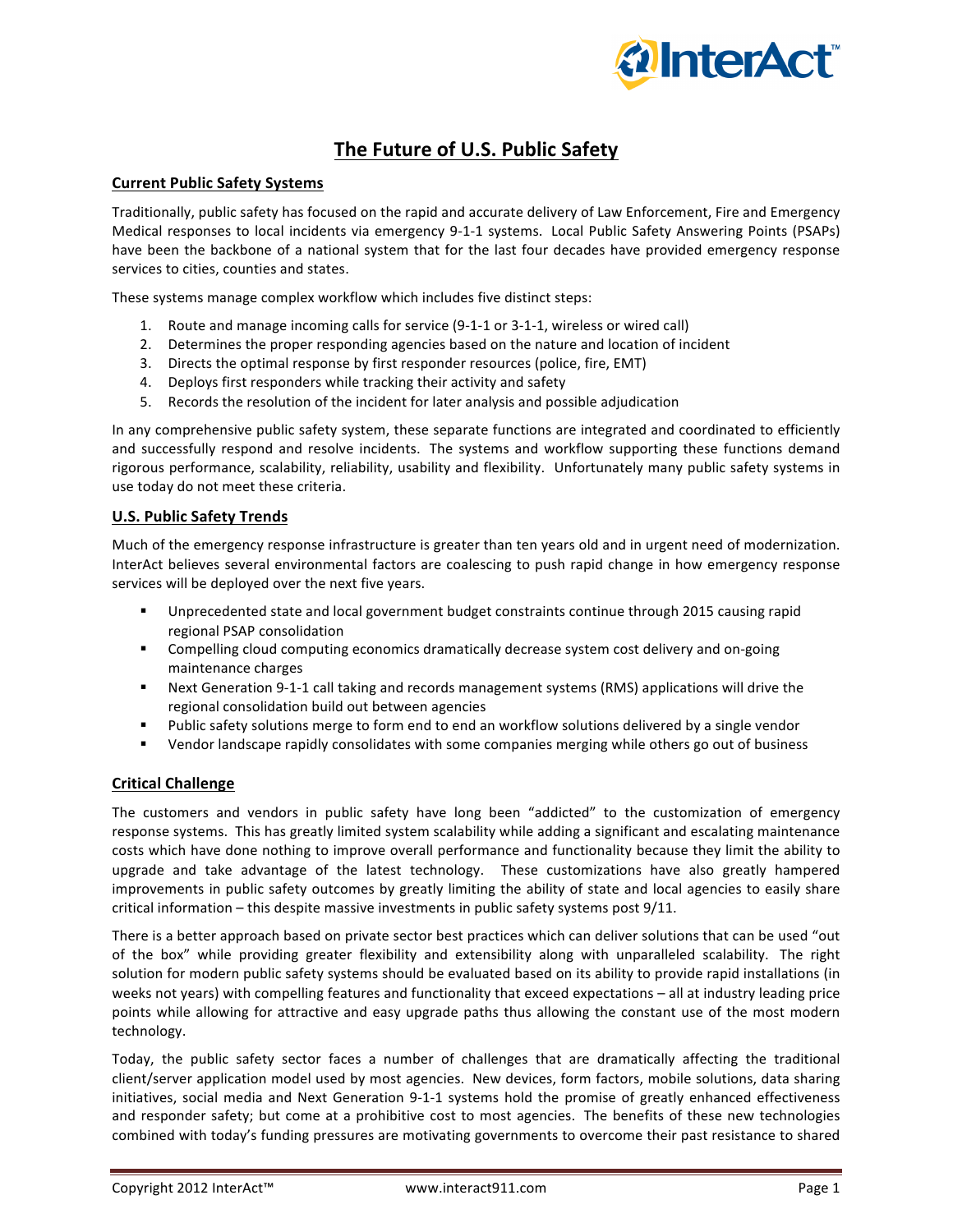

computing infrastructure in the form of scalable cloud computing and Software as a Service (SaaS) application delivery model.

# **"Cloud First" Federal Mandate**

In 2011, the U.S. Federal Government adopted a "cloud first" policy that requires agencies default to cloud-based solutions whenever a secure and reliable cloud option exists. The National Institute of Standards and Technology (NIST) has issued a three volume Cloud Computing Technology Roadmap and initiated a standards acceleration program so that best practices from the private sector can be used for government systems immediately, without a protracted standards process.

This mandate by the Federal Government indicates that we may have reached the tipping point for cloud computing in the public sector during the past 18 months. Evidence of this are the recent implementations of a statewide multi-tenant RMS SaaS solution by the Indiana State Police and a similar implementation by the Maryland State Police expected to go live early 2013.

Both of these are the largest non-premise-based public safety systems of their kind. This means that local agencies in both states do not need to procure and manage any hardware or software. Agencies that want to adopt this approach simply connect to the state wide implementation and configure their applications. No further work is required; no complex time consuming and expensive software customizations, and maintenance is included as part of monthly subscription fees. This model of application delivery has been available in the private sector for over a decade as evidenced by the worldwide success of the cloud-SaaS based CRM (customer relationship management) solution from Salesforce.com.

Third party analysts also concur; in 2011 60% of public sector participants in an International Data Corporate (IDC) Enterprise Panel indicated they are likely to pursue the cloud model for core business applications. This represents a major shift from the reticence expressed in a similar panel three years prior. As public agencies learn that they can save 50%-90% of life-cycle costs with cloud applications, there will be a massive migration from legacy premise-based client/server systems to shared multi-tenant cloud-based solutions.

*Beginning in 2012 and peaking in 2015 there will be a major displacement of legacy client-server public safety systems as agencies consolidate and adopt scalable cloud solutions. The public safety vendor base is largely not* well positioned to adapt quickly to this major shift in technology putting agencies with legacy systems at risk.

# **Getting The Public Safety Cloud Right**

InterAct has invested considerable time and resources to develop the most innovative, cost effective technology for the public safety agencies and the communities they serve. Simply promoting the increased use of new technology is not our goal and we recognize that innovation without careful planning does not best serve our customers. 

We are dedicated to empowering public safety agencies to leverage technology that enables more efficient workflows, fosters greater team engagement, enhances interoperability and data sharing across agencies, and increases officer and public safety.

## **What is The Public Safety Cloud?**

- **•** A secure CJIS compliant platform for storing and accessing public safety data
- **•** Applications are available anytime, anywhere from a variety of Internet connected devices
- **■** Inherently mobile solution that allows public safety personnel to stay connected to a fully extended public safety network
- Cost effective alternative that can dramatically lower the Total Cost of Ownership (TCO) to help agencies meet the challenge of today's tight public safety budgets
- **•** A new and innovative method to better connect public safety professionals with the community they serve to improve overall effectiveness and facilitate the exchange of valuable information

Customers use the same applications they are familiar with delivered in a different format. Same as a premise based solution, users employ tools within the applications to initiate, track, report and close emergency responses.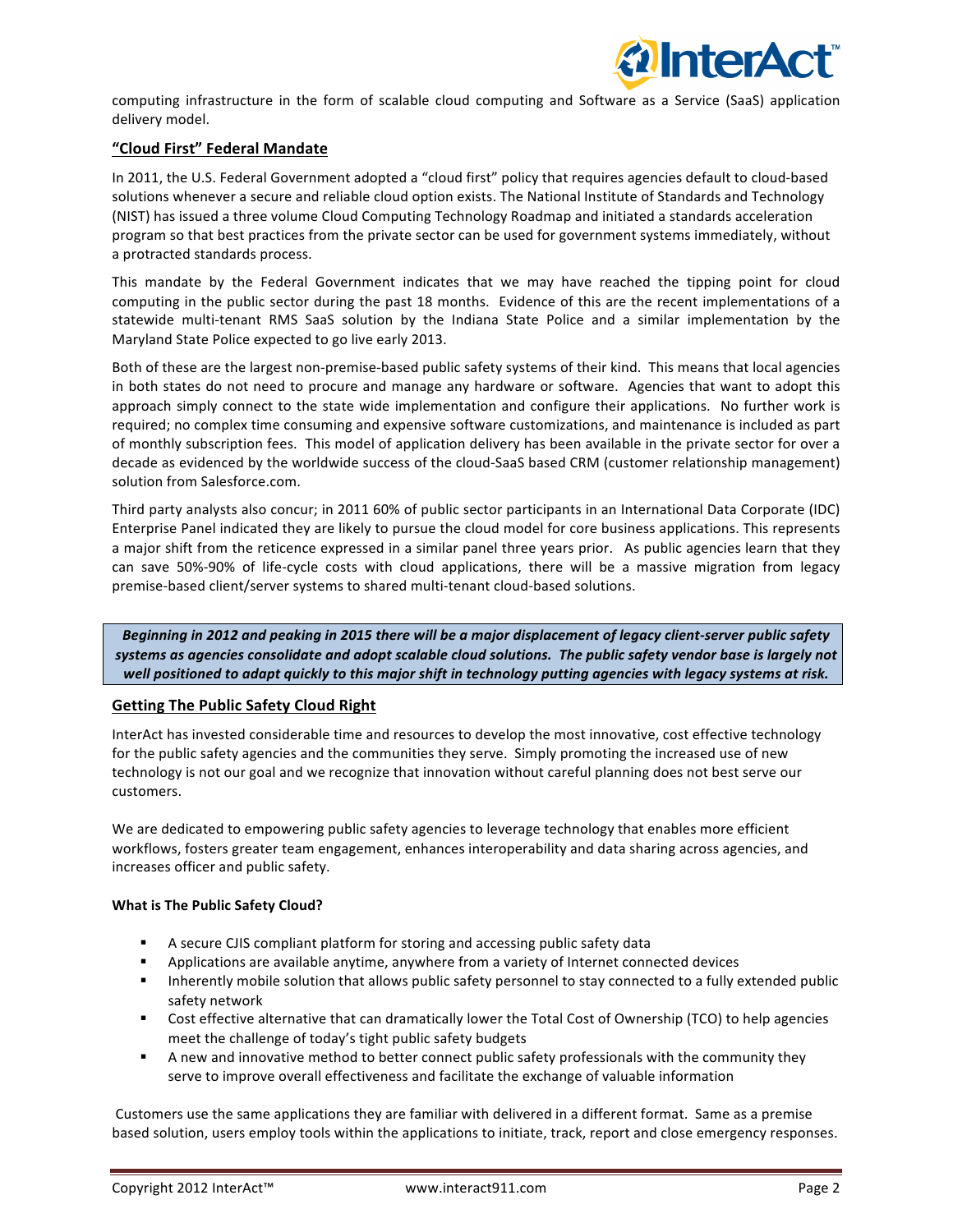

However, instead of being installed and maintained by the agency, these tools are accessed through InterAct's Public Safety cloud anytime, anywhere from a variety of Internet connected devices.

## **Why Move to The Cloud?**

#### § **Unsurpassed Agency Collaboration, Data Sharing, and Interoperability**

For most agencies the most important attributes of InterAct's Public Safety Cloud are the robust internal and external collaboration features. Our solution permits agencies of all sizes to share data seamlessly with officers inside and outside of their jurisdictions, work shifts and even time zones. Agencies are able to optimize the flow of information that strengthens tactical decisions in emergency response situations

#### § **Budget Sensitive Technology**

InterAct's Public Safety Cloud allow agencies to "pay-as-they-go", paying only for the capacity they need. New users can also be added easily with no degradation in system performance. By leveraging the economies of scale of InterAct's CJIS compliant data center operations, agencies are able to take advantage of a highly cost effective and scalable solution without compromising features or performance.

## **Minimal Infrastructure Requirements**

InterAct's Public Safety Cloud platform minimizes the infrastructure requirements. Typically all that is required are workstations with an Internet connection - everything else - servers, data storage, networking, operating systems, databases, management tools are all included as part of the service. InterAct is responsible for all administrative maintenance, updates, patches and security. This drives IT-related costs down considerably.

#### **EXECTE:** Future Proof Applications and Worry Free Upgrades

New feature releases and upgrades are seamlessly and automatically executed inside the InterAct Public Safety Cloud environment with virtually no effort required on the part of each agency. This means that agencies using our cloud-based applications are able to serve and protect their communities with the most upto-date technology available. No more concerns about planning for expensive and time-consuming application upgrades.

## § **Anytime, Anywhere Information Access**

The ability to access applications from virtually any Internet connected device allows public safety personnel to work effectively anywhere, whether at their agency, on patrol, at home, or at another geographical location, all while retaining the same level of access to their systems and data. This greatly increases both efficiency and overall productivity of agency personnel.

## **Enterprise Grade Technology and Security**

InterAct's investment in a state of the art data center platform gives agencies of any size a highly scalable solution they don't have to build and maintain themselves. The InterAct data center is staffed 24x7x365 with a team of technology professionals that are experts in all aspects of data center operations. InterAct's data center incorporates the latest advanced security capabilities and operates in 100% compliance with CJIS Security policy. All platform administration is performed by InterAct including software updates, security patches, and data backups.

## § **Rapid Deployment**

InterAct's Public Safety Cloud is already in place and fully operational today. New agencies are easily brought on board without requiring time consuming hardware and software implementations and extensive user training. This has translated to substantially accelerated deployment times with some agencies coming online and fully operational in weeks instead of months or even years as is often experienced with traditional on premise solutions.